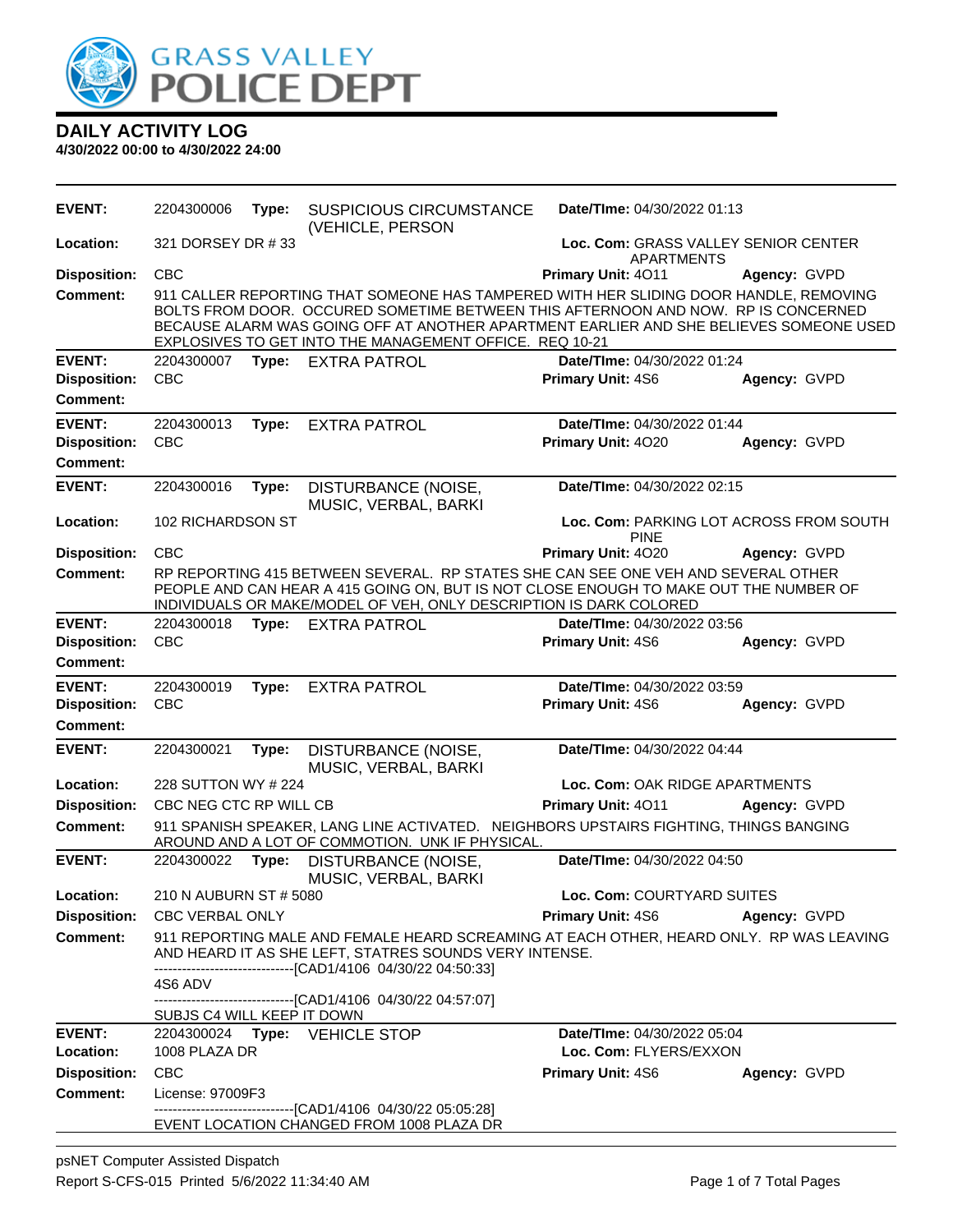

| <b>EVENT:</b><br>Location: | 2204300026<br>Type: VEH CITES, VIN, TOWS, DUI<br>CENTENNIAL DR/WHISPERING PINES LN                                                                                                                     | <b>Date/Time: 04/30/2022 05:31</b><br>Loc. Com:    |              |  |  |  |  |
|----------------------------|--------------------------------------------------------------------------------------------------------------------------------------------------------------------------------------------------------|----------------------------------------------------|--------------|--|--|--|--|
| <b>Disposition:</b>        | <b>CBC</b>                                                                                                                                                                                             | Primary Unit: 4011                                 | Agency: GVPD |  |  |  |  |
| <b>Comment:</b>            | ALLEYWAY                                                                                                                                                                                               |                                                    |              |  |  |  |  |
|                            | --------------------------------[CAD1/4106 04/30/22 05:31:54]<br>EVENT LOCATION CHANGED FROM CENTENIIAL/ WHISPERING PINES<br>-------------------------------[4O11/MDT 04/30/22 05:45]                  |                                                    |              |  |  |  |  |
|                            | CTC MADE W/ TWO ATTACHED. SLEEPING IN UHAUL. ATTACHED FORD BELONGS TO HUDSON.                                                                                                                          |                                                    |              |  |  |  |  |
| <b>EVENT:</b>              | Type: ALARMS (SILENT, AUDIBLE,<br>2204300028<br><b>COMMERCIAL, RES</b>                                                                                                                                 | Date/TIme: 04/30/2022 06:40                        |              |  |  |  |  |
| Location:                  | 2032 NEVADA CITY HY                                                                                                                                                                                    | Loc. Com: B&C HARDWARE                             |              |  |  |  |  |
| <b>Disposition:</b>        | FA ACCIDENTAL BY EMPLOYEE                                                                                                                                                                              | Primary Unit: 401                                  | Agency: GVPD |  |  |  |  |
| <b>Comment:</b>            | <b>CHARLES FOWLER OFFICE</b><br><b>AUDIBLE</b><br><b>RESP PENDING</b>                                                                                                                                  |                                                    |              |  |  |  |  |
| <b>EVENT:</b>              | 2204300040<br>TRAFFIC (DUI, PARKING,<br>Type:<br>SPEED, HAZ                                                                                                                                            | Date/TIme: 04/30/2022 08:43                        |              |  |  |  |  |
| Location:                  | 145 HOCKING AV                                                                                                                                                                                         | Loc. Com: CORNER OF CORNWALL AND<br><b>JENKINS</b> |              |  |  |  |  |
| <b>Disposition:</b>        | <b>RPT</b>                                                                                                                                                                                             | Primary Unit: 401                                  | Agency: GVPD |  |  |  |  |
| <b>Case No:</b>            | G2201060                                                                                                                                                                                               |                                                    |              |  |  |  |  |
| Comment:                   | RP RPTG THERE IS A VEH PARKED BLOCKING HIS DRIVEWAY. VEH IS A BRO TOYT PIKCUP LP: 8T05178                                                                                                              |                                                    |              |  |  |  |  |
|                            | -------------------------------[CAD1/4074 04/30/22 08:57:31]<br>TOW ASSIGNED-TRIPLE M TOWING, 647 E MAIN ST, GRASS VALLEY, 5302733180,<br>-------------------------------[CAD1/4074 04/30/22 08:57:38] |                                                    |              |  |  |  |  |
|                            | TRIPLE M ETA 10 MINS                                                                                                                                                                                   |                                                    |              |  |  |  |  |
|                            | -------------------------------[CAD3/4056 04/30/22 09:14:56]<br>ISSUED CASE# G2201060 FOR AGENCY GVPD by UNIT 4O1                                                                                      |                                                    |              |  |  |  |  |
|                            | ------------------------------[CAD3/4056_04/30/22_09:18:20]                                                                                                                                            |                                                    |              |  |  |  |  |
|                            | FCN/3702212001540                                                                                                                                                                                      |                                                    |              |  |  |  |  |
| <b>EVENT:</b>              | 2204300042 Type:<br>ANIMALS (ABUSE, LOOSE,<br>FOUND, INJURED)                                                                                                                                          | Date/TIme: 04/30/2022 08:52                        |              |  |  |  |  |
| Location:                  | 10609 ALTA ST                                                                                                                                                                                          | Loc. Com: MAUTINO PARK                             |              |  |  |  |  |
| <b>Disposition:</b>        | CBC ABLE TO FREE BIRDS LEG. FLEW AWAY.                                                                                                                                                                 | Primary Unit: 4018                                 | Agency: GVPD |  |  |  |  |
| Comment:                   | RP RPTNG BIRD WITH A FOOT STUCK IN THE FENCE AROUND THE SOCCER FIELD, NEAR THE BASKETBALL<br>COURTS. RP STATED BIRD NEEDS TO BE PUT DOWN                                                               |                                                    |              |  |  |  |  |
| <b>EVENT:</b>              | 2204300051<br>Type: WELFARE CHECK                                                                                                                                                                      | Date/TIme: 04/30/2022 09:50                        |              |  |  |  |  |
| Location:                  | DORSEY DR/49/20 RAMP                                                                                                                                                                                   | Loc. Com:                                          |              |  |  |  |  |
| <b>Disposition:</b>        | UTL                                                                                                                                                                                                    | Primary Unit: 401                                  | Agency: GVPD |  |  |  |  |
| <b>Comment:</b>            | 911 RPT'G FEMALE PASSED OUT IN A GOLD/BRO OLDER 4D SEDAN AT THE STOP LIGHT<br>-----------[CAD2/4116 04/30/22 09:51:32]                                                                                 |                                                    |              |  |  |  |  |
| <b>EVENT:</b>              | 10-39 CALFIRE<br>2204300060<br>Type:<br>DISTURBANCE (NOISE,                                                                                                                                            | Date/TIme: 04/30/2022 11:19                        |              |  |  |  |  |
|                            |                                                                                                                                                                                                        |                                                    |              |  |  |  |  |
|                            |                                                                                                                                                                                                        |                                                    |              |  |  |  |  |
| Location:                  | MUSIC, VERBAL, BARKI<br>867 SUTTON WY                                                                                                                                                                  | Loc. Com: SAFEWAY                                  |              |  |  |  |  |
| <b>Disposition:</b>        | AST SUBJ BOOKED INTO WBCF 242 & 148PC                                                                                                                                                                  | Primary Unit: 4018                                 | Agency: GVPD |  |  |  |  |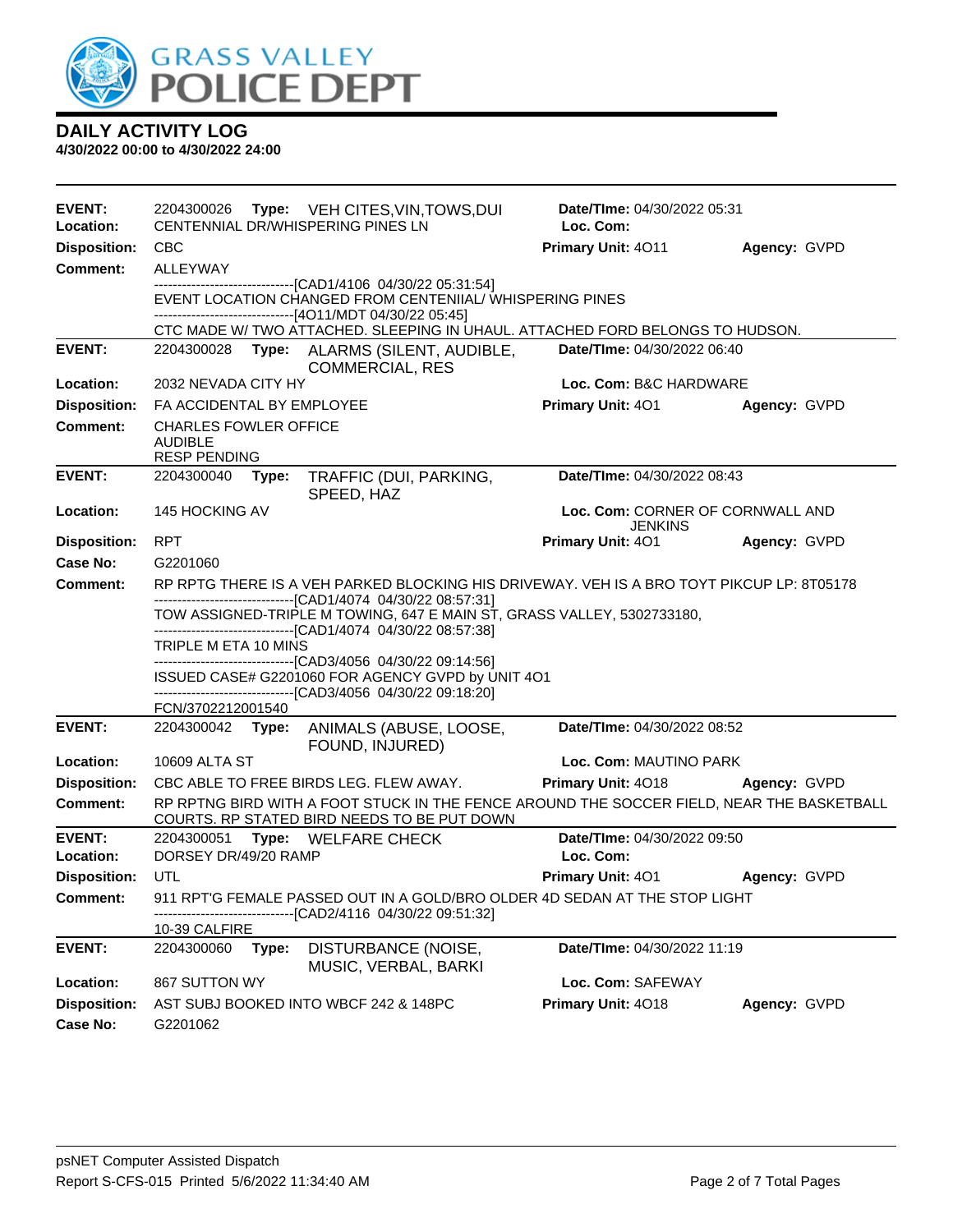

| Comment:            | RP RPT'G CUSTOMER REFUSING TO LEAVE AND CAUSING A SCENE BY THE CUSTOMER SERVICE AREA<br>WFA LONG HAIR BLK TANK TOP AND BLK SWEATS<br>-------------------------------[CAD2/4116 04/30/22 11:23:39]<br>RP BACK ON NON-EMERGENCY LINE REQ UNITS, SUBJ IS IN THE FRONT OF THE STORE "OUT OF HER MIND"<br>-------------------------------[CAD3/4056 04/30/22 11:27:34] |       |                                                                                                                                     |                                |                                           |  |
|---------------------|-------------------------------------------------------------------------------------------------------------------------------------------------------------------------------------------------------------------------------------------------------------------------------------------------------------------------------------------------------------------|-------|-------------------------------------------------------------------------------------------------------------------------------------|--------------------------------|-------------------------------------------|--|
|                     |                                                                                                                                                                                                                                                                                                                                                                   |       |                                                                                                                                     |                                |                                           |  |
|                     |                                                                                                                                                                                                                                                                                                                                                                   |       | 911 STATING XRAY IS SCREAMING BUT LE WAS 97<br>-------------------------------[CAD2/4116 04/30/22 11:36:30]                         |                                |                                           |  |
|                     |                                                                                                                                                                                                                                                                                                                                                                   |       | ISSUED CASE# G2201062 FOR AGENCY GVPD by UNIT 4O18<br>------------------------------[CAD1/4074 04/30/22 11:37:28]                   |                                |                                           |  |
|                     |                                                                                                                                                                                                                                                                                                                                                                   |       | 10-39 JAIL XRAY IS UNCOOPERATIVE                                                                                                    |                                |                                           |  |
| <b>EVENT:</b>       | 2204300061                                                                                                                                                                                                                                                                                                                                                        |       | Type: ALARMS (SILENT, AUDIBLE,<br><b>COMMERCIAL, RES</b>                                                                            | Date/TIme: 04/30/2022 11:25    |                                           |  |
| Location:           | 1000 PLAZA DR                                                                                                                                                                                                                                                                                                                                                     |       |                                                                                                                                     |                                | Loc. Com: SIERRA CENTRAL CREDIT UNION     |  |
| <b>Disposition:</b> |                                                                                                                                                                                                                                                                                                                                                                   |       | FA MAINTENANCE STAFF, BUSINESS C4                                                                                                   | Primary Unit: 4023             | Agency: GVPD                              |  |
| <b>Comment:</b>     | CASH ROOM DOOR VAULT<br><b>AUD</b><br><b>RESP PEND</b>                                                                                                                                                                                                                                                                                                            |       |                                                                                                                                     |                                |                                           |  |
| <b>EVENT:</b>       |                                                                                                                                                                                                                                                                                                                                                                   |       | 2204300067 Type: WELFARE CHECK                                                                                                      | Date/TIme: 04/30/2022 12:12    |                                           |  |
| Location:           | 310 S AUBURN ST                                                                                                                                                                                                                                                                                                                                                   |       |                                                                                                                                     |                                | Loc. Com: AUBURN GARDEN APARTMENTS        |  |
| <b>Disposition:</b> | CBC 98T SUBJ NEG HBD                                                                                                                                                                                                                                                                                                                                              |       |                                                                                                                                     | Primary Unit: 4023             | Agency: GVPD                              |  |
| <b>Comment:</b>     |                                                                                                                                                                                                                                                                                                                                                                   |       | RP RPTG XRAY LOITERING AND LOOKS UNWELL. REQ WEL CHECK. XRAY IS STUMBLING, POSS HBD.                                                |                                |                                           |  |
|                     |                                                                                                                                                                                                                                                                                                                                                                   |       | WFA BOW IN HER HAIR LSW YELLOW VEST, LONG SLEEVE SHIRT. HOLDING A SHOE                                                              |                                |                                           |  |
|                     | -------------------------------[CAD1/4074 04/30/22 12:12:49]                                                                                                                                                                                                                                                                                                      |       |                                                                                                                                     |                                |                                           |  |
|                     |                                                                                                                                                                                                                                                                                                                                                                   |       | ON SOUTH AUBURN ACF DOOR STORE                                                                                                      |                                |                                           |  |
| <b>EVENT:</b>       |                                                                                                                                                                                                                                                                                                                                                                   |       | 2204300071 Type: ANIMALS (ABUSE, LOOSE,<br>FOUND, INJURED)                                                                          | Date/TIme: 04/30/2022 12:26    |                                           |  |
| Location:           | 660 MINNIE ST                                                                                                                                                                                                                                                                                                                                                     |       |                                                                                                                                     | Loc. Com: CONDON PARK          |                                           |  |
| <b>Disposition:</b> | <b>CBC</b>                                                                                                                                                                                                                                                                                                                                                        |       |                                                                                                                                     | <b>Primary Unit: 4S5</b>       | Agency: GVPD                              |  |
| Comment:            |                                                                                                                                                                                                                                                                                                                                                                   |       | RP RPT'G LARGE TURTLE BY THE BIKE PATH                                                                                              |                                |                                           |  |
| <b>EVENT:</b>       | 2204300074                                                                                                                                                                                                                                                                                                                                                        |       | Type: ORDINANCES<br>(COUNTY/MUNICIPAL)                                                                                              | Date/TIme: 04/30/2022 12:31    |                                           |  |
| Location:           | BRUNSWICK RD/49/20 RAMP                                                                                                                                                                                                                                                                                                                                           |       |                                                                                                                                     | Loc. Com: NB OFFRAMP           |                                           |  |
| <b>Disposition:</b> |                                                                                                                                                                                                                                                                                                                                                                   |       |                                                                                                                                     | <b>Primary Unit: 4018</b>      | Agency: GVPD                              |  |
| <b>Comment:</b>     |                                                                                                                                                                                                                                                                                                                                                                   |       | RP RPTNG FEMALE TRANSIENT WITH A RED BASEBALL CAP, BIG SUITCASE, AND A SIGN PANHANDLING AND<br>COLLECTING MONEY, IN AND OUT OF RDWY |                                |                                           |  |
| <b>EVENT:</b>       |                                                                                                                                                                                                                                                                                                                                                                   |       |                                                                                                                                     | Date/TIme: 04/30/2022 13:01    |                                           |  |
| Location:           | 556 FREEMAN LN                                                                                                                                                                                                                                                                                                                                                    |       |                                                                                                                                     | 477 4630                       | Loc. Com: GRASS VALLEY ANIMAL CONTROL 530 |  |
| Disposition: CBC    |                                                                                                                                                                                                                                                                                                                                                                   |       |                                                                                                                                     | Primary Unit: 4023             | Agency: GVPD                              |  |
| <b>Comment:</b>     |                                                                                                                                                                                                                                                                                                                                                                   |       | -------------------------------[CAD2/4116 04/30/22 13:02:10]<br>EVENT LOCATION CHANGED FROM GV ANIMAL CONTROL                       |                                |                                           |  |
| <b>EVENT:</b>       | 2204300081                                                                                                                                                                                                                                                                                                                                                        | Type: | DOMESTIC VIOLENCE                                                                                                                   | Date/TIme: 04/30/2022 13:19    |                                           |  |
| Location:           | 105 W EMPIRE ST                                                                                                                                                                                                                                                                                                                                                   |       |                                                                                                                                     | Loc. Com: GOLDEN EMPIRE MARKET |                                           |  |
| <b>Disposition:</b> | RPT 836 BOLO                                                                                                                                                                                                                                                                                                                                                      |       |                                                                                                                                     | Primary Unit: 4023             | Agency: GVPD                              |  |
| <b>Case No:</b>     | G2201063                                                                                                                                                                                                                                                                                                                                                          |       |                                                                                                                                     |                                |                                           |  |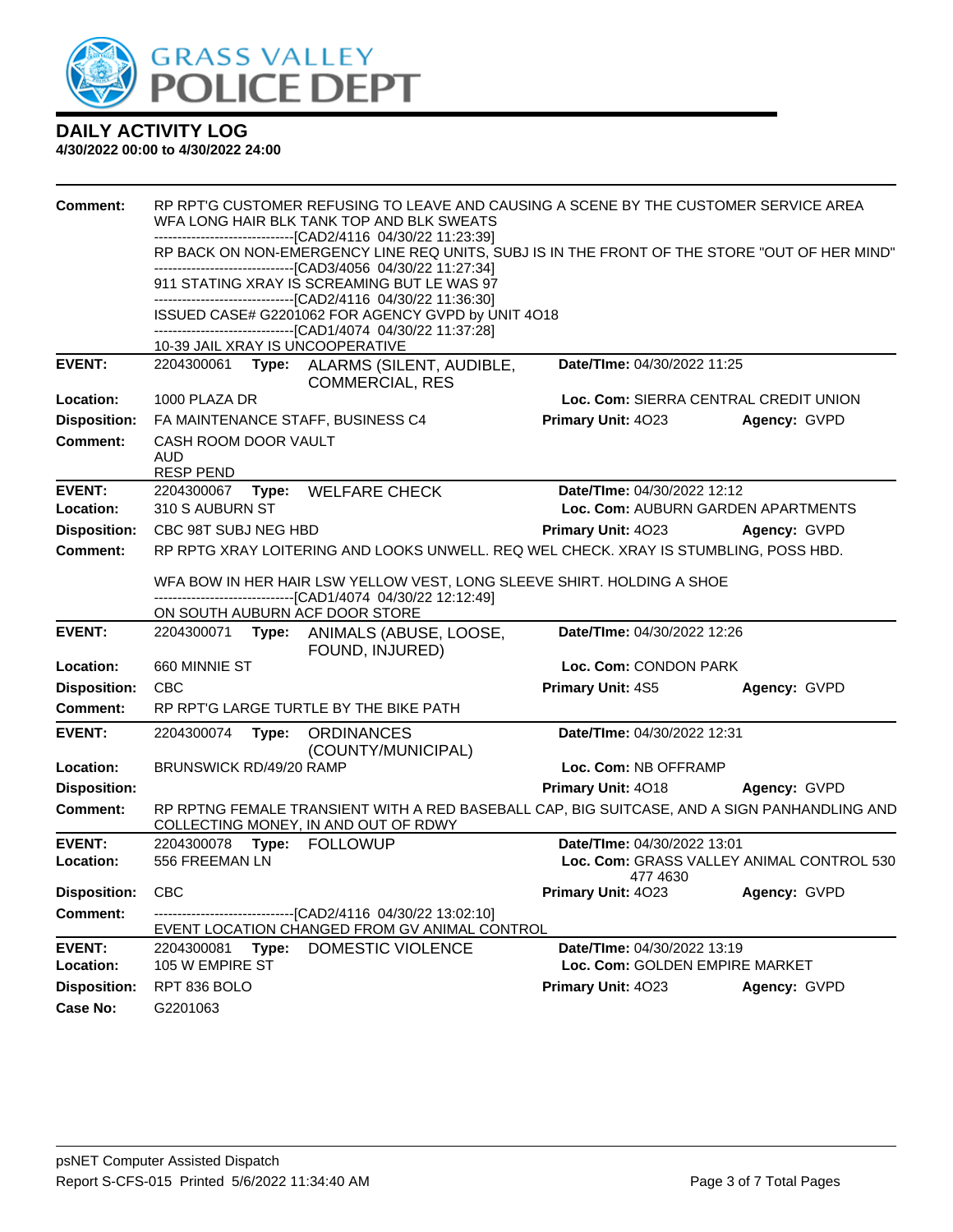

| <b>Comment:</b>     |                                               |       | --------------------------------[CAD2/4116 04/30/22 13:19:43]<br>EVENT LOCATION CHANGED FROM EMPIRE MARKET                                                                                                             |                              |                                          |
|---------------------|-----------------------------------------------|-------|------------------------------------------------------------------------------------------------------------------------------------------------------------------------------------------------------------------------|------------------------------|------------------------------------------|
|                     |                                               |       | -------------------------------[CAD2/4116 04/30/22 14:26:49]                                                                                                                                                           |                              |                                          |
|                     |                                               |       | ISSUED CASE# G2201063 FOR AGENCY GVPD by UNIT 4O23                                                                                                                                                                     |                              |                                          |
|                     |                                               |       | -------------------------------[CAD2/4116 04/30/22 15:35:29]<br>EVENT CALL TYPE CHANGED FROM WEL<br>-------------------------------[CAD2/4116 04/30/22 17:33:17]                                                       |                              |                                          |
|                     | FCN/3702212000550                             |       |                                                                                                                                                                                                                        |                              |                                          |
|                     |                                               |       | -------------------------------[CAD2/4116 04/30/22 17:33:40]                                                                                                                                                           |                              |                                          |
|                     | <b>EPO ENTERED</b>                            |       |                                                                                                                                                                                                                        |                              |                                          |
| <b>EVENT:</b>       |                                               |       | 2204300083 Type: WELFARE CHECK                                                                                                                                                                                         | Date/TIme: 04/30/2022 13:32  |                                          |
| Location:           | 690 SO AUBURN ST                              |       |                                                                                                                                                                                                                        | Loc. Com:                    |                                          |
| <b>Disposition:</b> |                                               |       | CNOP RPS WIFE IS TAKING HER HOME                                                                                                                                                                                       | <b>Primary Unit: 401</b>     | Agency: GVPD                             |
| <b>Comment:</b>     | ASSIST                                        |       | RP RPT'G 74YOA WFA WHI HAT, DENIM JACKET AND GRN PURSE IS AT THE LISTED, SHE IS LOST. REQ                                                                                                                              |                              |                                          |
|                     | <b>VOICED</b>                                 |       |                                                                                                                                                                                                                        |                              |                                          |
| <b>EVENT:</b>       | 2204300093                                    |       | Type: FOLLOWUP                                                                                                                                                                                                         | Date/TIme: 04/30/2022 14:19  |                                          |
| Location:           | 129 S AUBURN ST                               |       |                                                                                                                                                                                                                        |                              | Loc. Com: GRASS VALLEY POLICE DEPARTMENT |
| <b>Disposition:</b> | <b>GOA</b>                                    |       |                                                                                                                                                                                                                        | <b>Primary Unit: 4S5</b>     | Agency: GVPD                             |
| <b>Comment:</b>     |                                               |       | 4V72 RPTG SUBJ OUTSIDE GVPD REQ TO SPEAK WITH OFFICER ABOUT IMPOUND VEH                                                                                                                                                |                              |                                          |
| <b>EVENT:</b>       | 2204300095                                    | Type: | <b>RESTRAINING ORDERS (TRO,</b><br>OAH, CUSTODY, C                                                                                                                                                                     | Date/TIme: 04/30/2022 14:25  |                                          |
| Location:           | 126 BERRYHILL DR # 222                        |       |                                                                                                                                                                                                                        | Loc. Com:                    |                                          |
| <b>Disposition:</b> | <b>CBC</b>                                    |       |                                                                                                                                                                                                                        | Primary Unit: 405            | Agency: GVPD                             |
| <b>Comment:</b>     | CHILD CUSTODY DISPUTE                         |       |                                                                                                                                                                                                                        |                              |                                          |
|                     |                                               |       | ------------------------------[CAD2/4116  04/30/22 14:26:35]<br>EVENT LOCATION CHANGED FROM WEST BERRYHILL 222                                                                                                         |                              |                                          |
| <b>EVENT:</b>       |                                               |       | 2204300100 Type: DISTURBANCE (NOISE,<br>MUSIC, VERBAL, BARKI                                                                                                                                                           | Date/TIme: 04/30/2022 14:55  |                                          |
| Location:           | <b>MILL ST</b>                                |       |                                                                                                                                                                                                                        | Loc. Com:                    |                                          |
| <b>Disposition:</b> | MERGED 2204300101                             |       |                                                                                                                                                                                                                        | <b>Primary Unit:</b>         | <b>Agency: GVPD</b>                      |
| <b>Comment:</b>     |                                               |       | RP RPT'G SMALL J PERFORMING ON THE STREET VERY LOUD, THE J'S FATHER IS YELLING AT PEOPLE<br>***** EVENT CLOSED BY CAD2 WITH COMMENT-2204300101                                                                         |                              |                                          |
| <b>EVENT:</b>       | 2204300101                                    |       | Type: ORDINANCES<br>(COUNTY/MUNICIPAL)                                                                                                                                                                                 | Date/TIme: 04/30/2022 14:55  |                                          |
| Location:           | 115 MILL ST                                   |       |                                                                                                                                                                                                                        | Loc. Com: TESS KITCHEN STORE |                                          |
| <b>Disposition:</b> | UTL                                           |       |                                                                                                                                                                                                                        | <b>Primary Unit: 405</b>     | Agency: GVPD                             |
| <b>Comment:</b>     |                                               |       | EMPLOYEE RPTG SUBJ PANHANDLING AND PLAYING MUSIC. SUBJ WILL NOT LEAVE. SEVERAL HMA'S AND 4<br>YOA J. RP ADV THE MUSIC IS LOUD. REQ THEY BE MOVED ALONG.<br>---------------------[MERGED CAD2/4116 04/30/2022 14:56:12] |                              |                                          |
|                     | MERGED 2204300100<br><b>LOCATION: MILL ST</b> |       | TYPE: DIS                                                                                                                                                                                                              |                              |                                          |
|                     | RP: NAME: DAVE<br>PEOPLE                      |       | PHONE: 6908747 (775)<br>COMMENTS: RP RPT'G SMALL J PERFORMING ON THE STREET VERY LOUD, THE J'S FATHER IS YELLING AT                                                                                                    |                              |                                          |
| <b>EVENT:</b>       | 2204300107                                    | Type: | TRAFFIC (DUI, PARKING,<br>SPEED, HAZ                                                                                                                                                                                   | Date/TIme: 04/30/2022 15:23  |                                          |
| Location:           | RICHARDSON ST/NO CHURCH ST                    |       |                                                                                                                                                                                                                        | Loc. Com:                    |                                          |
| <b>Disposition:</b> | WA WARNING ISSUED                             |       |                                                                                                                                                                                                                        | Primary Unit: 405            | Agency: GVPD                             |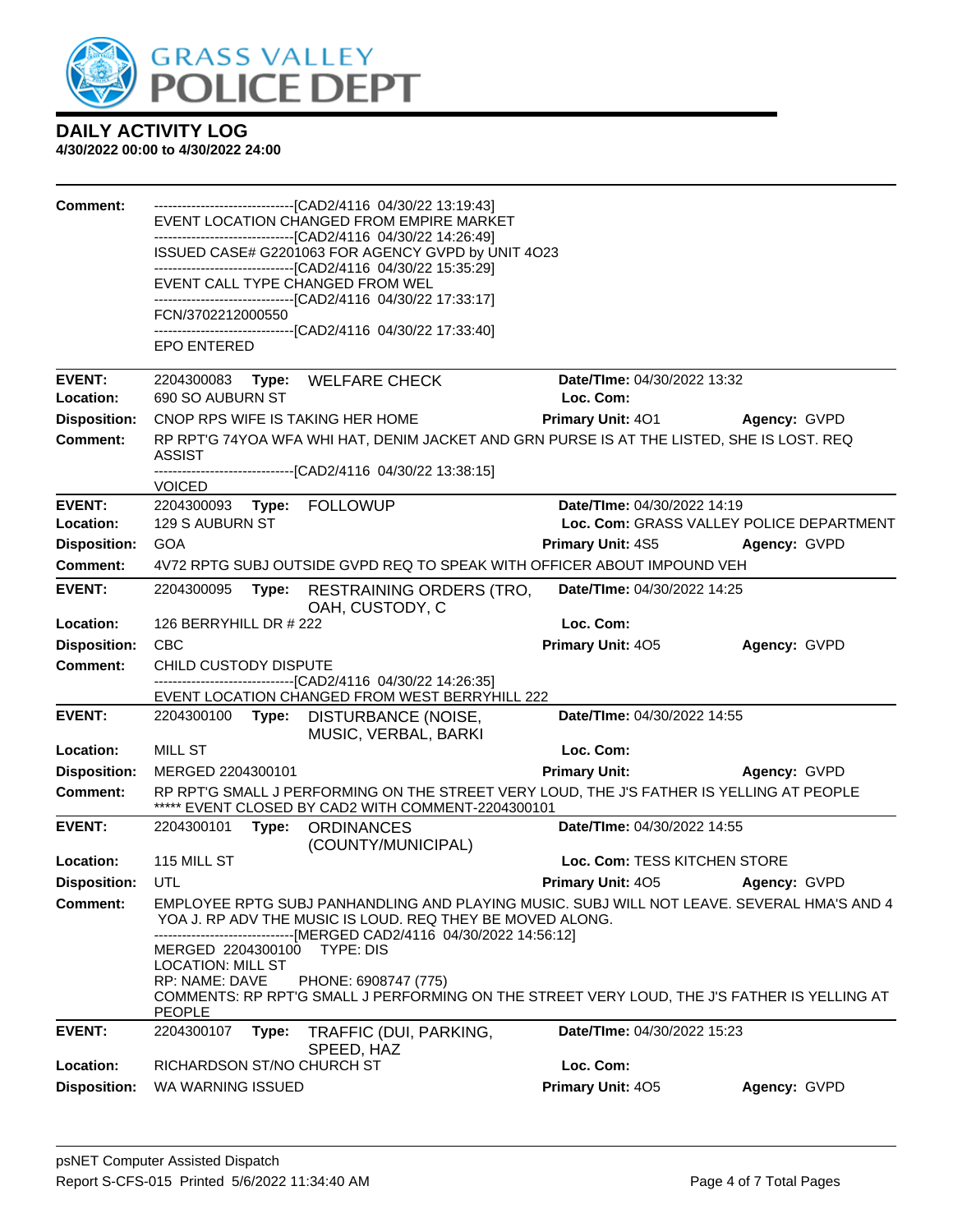

| Comment:                   |                                                                                                                |       | RP RPTG NEWER DRK GREY MINIVAN LP:8MAM676 PARKED IN RED ZONE AT LISTED                                                                                                               |                                                          |              |  |
|----------------------------|----------------------------------------------------------------------------------------------------------------|-------|--------------------------------------------------------------------------------------------------------------------------------------------------------------------------------------|----------------------------------------------------------|--------------|--|
|                            | 405 ADV                                                                                                        |       | -------------------------------[CAD1/4074_04/30/22_15:25:00]                                                                                                                         |                                                          |              |  |
| <b>EVENT:</b>              | 2204300109                                                                                                     |       | Type: FOLLOWUP                                                                                                                                                                       | Date/TIme: 04/30/2022 15:30                              |              |  |
| Location:                  | 145 MILL ST                                                                                                    |       |                                                                                                                                                                                      | Loc. Com: TESS' GIFT SHOP                                |              |  |
| <b>Disposition:</b>        | <b>CBC</b>                                                                                                     |       |                                                                                                                                                                                      | Primary Unit: 405                                        | Agency: GVPD |  |
| <b>Comment:</b>            | <b>LOUD</b>                                                                                                    |       | RP REQ 10-21 REF EVENT# 2204300101, RP STATED SHE HAD TO CLOSE HER DOORS BECAUSE IT IS TOO                                                                                           |                                                          |              |  |
| <b>EVENT:</b><br>Location: | <b>GRAND THEFT AUTO</b><br>Date/TIme: 04/30/2022 15:40<br>2204300113<br>Type:<br>121 JOERSCHKE DR<br>Loc. Com: |       |                                                                                                                                                                                      |                                                          |              |  |
| <b>Disposition:</b>        | RPT BOLO ISSUED                                                                                                |       |                                                                                                                                                                                      | Primary Unit: 4018                                       | Agency: GVPD |  |
| Case No:                   | G2201065                                                                                                       |       |                                                                                                                                                                                      |                                                          |              |  |
| Comment:                   | TNA5CCA                                                                                                        |       | RP RPTNG VEH STOLEN, WAS NOT LOCKED AND KEYS WERE IN IT WHILE RP WAS UNLOADING VEH, RP<br>STATES OCC'D APROX 1800 YESTERDAY, RP HAS VIDEO FOOTAGE. RED 2005 SUBARU OUTBACK LP        |                                                          |              |  |
|                            |                                                                                                                |       | -------------------------------[CAD1/4074 04/30/22 16:02:42]<br>ISSUED CASE# G2201065 FOR AGENCY GVPD by UNIT 4O18<br>---------------------------------[CAD2/4116 04/30/22 16:40:51] |                                                          |              |  |
|                            | FCN/3702212002893                                                                                              |       |                                                                                                                                                                                      |                                                          |              |  |
| <b>EVENT:</b>              | 2204300114                                                                                                     | Type: | THEFT (GRAND, PETTY, FROM<br><b>MERCHANT)</b>                                                                                                                                        | Date/TIme: 04/30/2022 15:41                              |              |  |
| Location:                  | 840 EA MAIN ST                                                                                                 |       |                                                                                                                                                                                      | Loc. Com:                                                |              |  |
| <b>Disposition:</b>        | <b>RPT</b>                                                                                                     |       |                                                                                                                                                                                      | Primary Unit: 401                                        | Agency: GVPD |  |
| Case No:                   | G2201064                                                                                                       |       |                                                                                                                                                                                      |                                                          |              |  |
| Comment:                   |                                                                                                                |       | -------------------------------[CAD1/4074_04/30/22_15:42:42]<br>EVENT LOCATION CHANGED FROM E MAIN ABOVE BIG A'S<br>-------------------------------[CAD1/4074_04/30/22_15:58:29]     |                                                          |              |  |
| <b>EVENT:</b>              |                                                                                                                |       | ISSUED CASE# G2201064 FOR AGENCY GVPD by UNIT 4O1                                                                                                                                    | Date/TIme: 04/30/2022 16:00                              |              |  |
| Location:                  | 1262 SUTTON WY                                                                                                 |       | 2204300118 Type: PUBLIC RELATION CONTACT                                                                                                                                             | Loc. Com: HOSPITALITY HOUSE 530 271 7144                 |              |  |
| <b>Disposition:</b>        | <b>CBC</b>                                                                                                     |       |                                                                                                                                                                                      | <b>Primary Unit: 405</b>                                 | Agency: GVPD |  |
| <b>Comment:</b>            | <b>CLEARANCE FOR 2</b>                                                                                         |       |                                                                                                                                                                                      |                                                          |              |  |
|                            |                                                                                                                |       | ------------------------[CAD4/4051_04/30/22_16:02:12]                                                                                                                                |                                                          |              |  |
| <b>EVENT:</b>              | 29 CLEAR FOR BOTH<br>2204300119                                                                                | Type: | THEFT (GRAND, PETTY, FROM<br><b>MERCHANT)</b>                                                                                                                                        | Date/TIme: 04/30/2022 16:03                              |              |  |
| Location:                  | 155 GLASSON WY                                                                                                 |       |                                                                                                                                                                                      | Loc. Com: SIERRA NEVADA MEMORIAL<br><b>HOSPITAL CLOT</b> |              |  |
| <b>Disposition:</b>        | <b>CBC</b>                                                                                                     |       |                                                                                                                                                                                      | Primary Unit: 405                                        | Agency: GVPD |  |
| Comment:                   | RP RPT'G THEFT OF CARSEAT FROM SIL DODG CARAVAN LP:7FMR662<br><b>OCURRED SOMETIME TODAY</b>                    |       |                                                                                                                                                                                      |                                                          |              |  |
|                            |                                                                                                                |       | -------------------------------[4O5/MDT 04/30/22 16:10]<br>BLACK CONVERTIBLE GRAYCO WITH RED PLASTIC PIECES ON HEADREST.<br>------------------[4O5/MDT 04/30/22 16:11]               |                                                          |              |  |
|                            | IN VIDEO SURV "DEADZONE"                                                                                       |       | NEG REPORT REQUESTED, JUST SEAT RETURNED IF FOUND. CAR WAS UNLOCKED AND CAR WAS PARKED                                                                                               |                                                          |              |  |
| <b>EVENT:</b>              | 2204300120                                                                                                     | Type: | TRAFFIC (DUI, PARKING,<br>SPEED, HAZ                                                                                                                                                 | Date/TIme: 04/30/2022 16:16                              |              |  |
| Location:                  | 99 OCEAN AV                                                                                                    |       |                                                                                                                                                                                      | Loc. Com:                                                |              |  |
| <b>Disposition:</b>        | <b>CBC</b>                                                                                                     |       |                                                                                                                                                                                      | Primary Unit: 4023                                       | Agency: GVPD |  |
| <b>Comment:</b>            |                                                                                                                |       | RP RPTG BLK HUMMER PARKED IN ILLEGAL PARKING SPOT LIC#7TDP999                                                                                                                        |                                                          |              |  |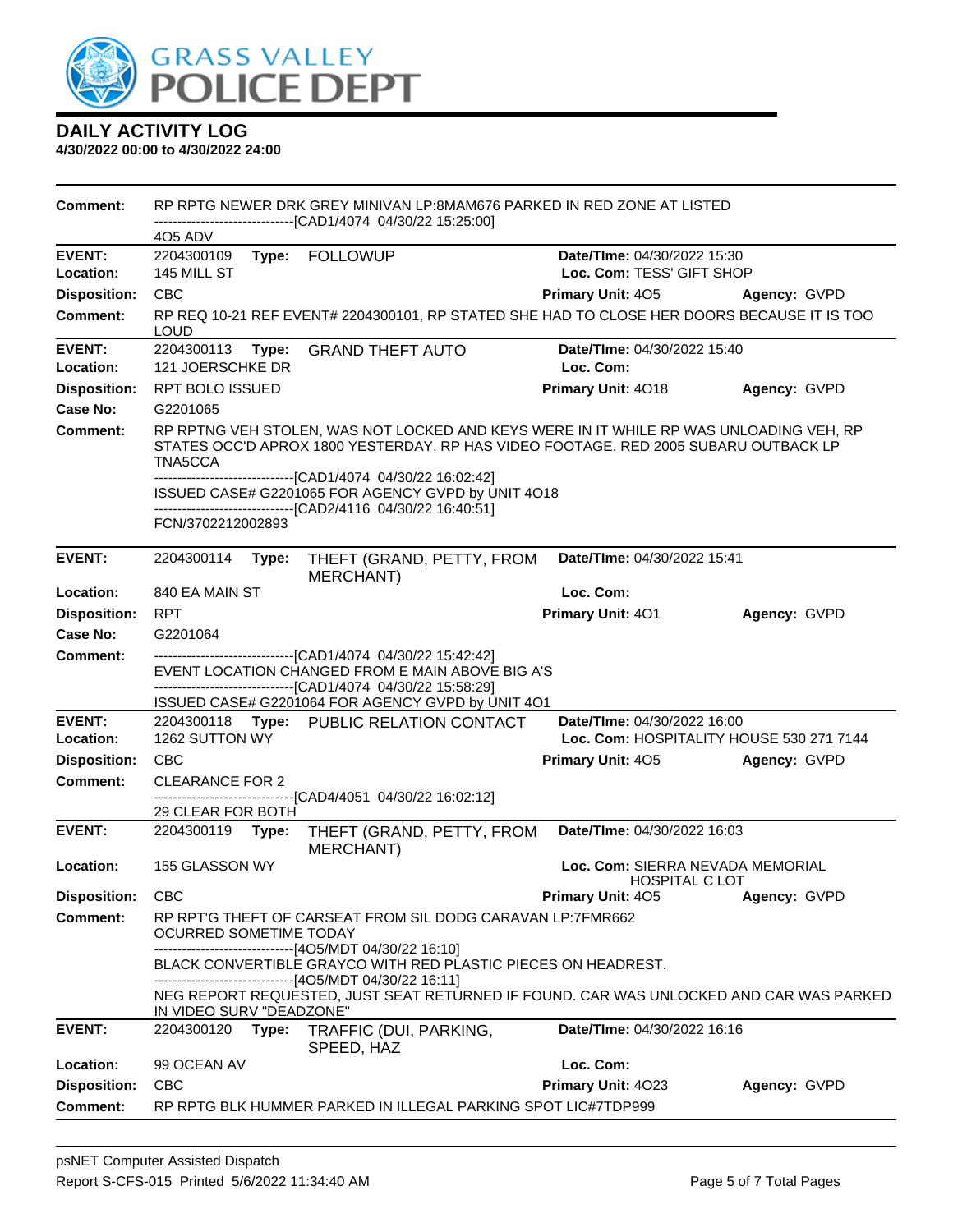

**4/30/2022 00:00 to 4/30/2022 24:00**

| EVENT:                          | 2204300125                                                  |       | <b>Type: SUSPICIOUS CIRCUMSTANCE</b><br>(VEHICLE, PERSON                                                                                                                                                                                                                                | Date/TIme: 04/30/2022 16:51              |                     |
|---------------------------------|-------------------------------------------------------------|-------|-----------------------------------------------------------------------------------------------------------------------------------------------------------------------------------------------------------------------------------------------------------------------------------------|------------------------------------------|---------------------|
| Location:                       | 99 OCEAN AV                                                 |       |                                                                                                                                                                                                                                                                                         | Loc. Com:                                |                     |
| <b>Disposition:</b>             | <b>CBC</b>                                                  |       |                                                                                                                                                                                                                                                                                         | Primary Unit: 4023                       | Agency: GVPD        |
| Comment:                        |                                                             |       | RP RPTNG BLK HUMMER PARKED AT LISTED, RP STATES HOUSE IS VACANT AND SUBJ IS NOT ALLOWED TO<br>PARK THERE, PER RP THERE IS CONSTANT IN AND OUT ACTIVITY, STATED DRUG ACTIVITY GOING ON. PER<br>RP SUBJ IS AT 105 OCEAN. RP REFUSED TO PROVIDE NAME OR NUMBER, REQ SUBJ BE ASKED TO LEAVE |                                          |                     |
| <b>EVENT:</b>                   | 2204300126                                                  |       | Type: ANIMALS (ABUSE, LOOSE,<br>FOUND, INJURED)                                                                                                                                                                                                                                         | Date/TIme: 04/30/2022 16:56              |                     |
| Location:                       | 234 COLFAX AV                                               |       |                                                                                                                                                                                                                                                                                         | Loc. Com:                                |                     |
| <b>Disposition:</b>             |                                                             |       | CBC DOG SECURED IN BACK YARD                                                                                                                                                                                                                                                            | <b>Primary Unit: 401</b>                 | Agency: GVPD        |
| <b>Comment:</b>                 | <b>VOICED</b>                                               |       | RP RPTNG PITBULL WITH A MUZZLE HANGING OUT BUT RUNNING IN AND OUT OF STREET<br>------------------------[CAD1/4074_04/30/22_17:00:11]                                                                                                                                                    |                                          |                     |
| <b>EVENT:</b>                   | 2204300129                                                  |       | Type: PUBLIC WORKS - MISC CALLS                                                                                                                                                                                                                                                         | Date/TIme: 04/30/2022 17:38              |                     |
| Location:                       | 660 MINNIE ST                                               |       |                                                                                                                                                                                                                                                                                         | Loc. Com: CONDON PARK                    |                     |
| <b>Disposition:</b>             | <b>HBD</b>                                                  |       |                                                                                                                                                                                                                                                                                         | <b>Primary Unit:</b>                     | Agency: GVPD        |
| <b>Comment:</b>                 |                                                             |       | RP RPTNG WATER RUNNING LIKE IT'S TURNED ON SINCE THURSDAY, IFO BBQ                                                                                                                                                                                                                      |                                          |                     |
|                                 | MSG LEFT FOR GVPW                                           |       | ------------------------------[CAD2/4116 04/30/22 17:40:03]<br>-------------------------------[CAD2/4116 04/30/22 17:43:24]                                                                                                                                                             |                                          |                     |
|                                 | <b>GVPW CALLED BACK, ENRT</b><br>***** EVENT CLOSED BY CAD2 |       |                                                                                                                                                                                                                                                                                         |                                          |                     |
| <b>EVENT:</b>                   |                                                             |       | 2204300130 Type: PUBLIC RELATION CONTACT                                                                                                                                                                                                                                                | Date/TIme: 04/30/2022 17:47              |                     |
| Location:                       | 231 SO CHURCH ST                                            |       |                                                                                                                                                                                                                                                                                         | Loc. Com:                                |                     |
| <b>Disposition:</b><br>Comment: | PEN VM LEFT                                                 |       | RP REQ 10-21 FROM SGT REG EXTRA PATROLS THAT ARE NEEDED DUE TO VANDALISM BY                                                                                                                                                                                                             | <b>Primary Unit: 4S5</b>                 | Agency: GVPD        |
|                                 |                                                             |       | SKATEBOARDERS THAT HAVE BEEN VANDALISING THE AREA FOR OVER 100 DAYS                                                                                                                                                                                                                     |                                          |                     |
| <b>EVENT:</b>                   |                                                             |       | 2204300137 Type: ANIMALS (ABUSE, LOOSE,<br>FOUND, INJURED)                                                                                                                                                                                                                              | Date/TIme: 04/30/2022 18:30              |                     |
| Location:                       | 134 MILL ST                                                 |       |                                                                                                                                                                                                                                                                                         | Loc. Com: WATERSHED AT THE OWL           |                     |
| <b>Disposition:</b>             | <b>CBC</b>                                                  |       |                                                                                                                                                                                                                                                                                         | <b>Primary Unit: 405</b>                 | <b>Agency: GVPD</b> |
| <b>Comment:</b>                 |                                                             |       | RP RPTG DOG IN DISTRESS IN VEH DRK GRY TOYT TUNDRA LIC#99046J3. DOG IS TANGLED IN LEASH AND<br>NOT ABLE TO MOVE. VEH IS BHD THE BNS<br>-------------------------------[CAD1/4074_04/30/22_18:35:02]                                                                                     |                                          |                     |
|                                 | <b>VOICED</b>                                               |       |                                                                                                                                                                                                                                                                                         |                                          |                     |
| <b>EVENT:</b>                   | 2204300148                                                  | Type: | ALARMS (SILENT, AUDIBLE,<br><b>COMMERCIAL, RES</b>                                                                                                                                                                                                                                      | Date/TIme: 04/30/2022 19:51              |                     |
| Location:                       | 155 JOERSCHKE DR                                            |       |                                                                                                                                                                                                                                                                                         | Loc. Com: DON ADAM SATELITE SVC          |                     |
| <b>Disposition:</b>             | FA                                                          |       |                                                                                                                                                                                                                                                                                         | Primary Unit: 4011                       | Agency: GVPD        |
| <b>Comment:</b>                 |                                                             |       | OP:44372 10-33 SILENT PANIC GENERAL RESP PENDING                                                                                                                                                                                                                                        |                                          |                     |
| <b>EVENT:</b>                   | 2204300152                                                  | Type: | VEH CITES, VIN, TOWS, DUI                                                                                                                                                                                                                                                               | Date/TIme: 04/30/2022 20:07              |                     |
| Location:                       | 200 BLK BROAD ST                                            |       |                                                                                                                                                                                                                                                                                         | Loc. Com:                                |                     |
| <b>Disposition:</b>             | <b>CBC</b>                                                  |       |                                                                                                                                                                                                                                                                                         | Primary Unit: 4S6                        | Agency: GVPD        |
| <b>Comment:</b>                 | License:<br><b>UNRELATED</b>                                |       |                                                                                                                                                                                                                                                                                         |                                          |                     |
|                                 |                                                             |       | ------------------------------[CAD4/4051_04/30/22 20:07:31]<br>EVENT LOCATION CHANGED FROM IUMCGEES                                                                                                                                                                                     |                                          |                     |
|                                 |                                                             |       | ------------------[CAD4/4051_04/30/22 20:07:43]                                                                                                                                                                                                                                         |                                          |                     |
|                                 |                                                             |       | EVENT CALL TYPE CHANGED FROM VEH STOP                                                                                                                                                                                                                                                   |                                          |                     |
| <b>EVENT:</b><br>Location:      | <b>GRASS VALLEY</b>                                         |       |                                                                                                                                                                                                                                                                                         | Date/TIme: 04/30/2022 20:17<br>Loc. Com: |                     |

psNET Computer Assisted Dispatch Report S-CFS-015 Printed 5/6/2022 11:34:40 AM Page 6 of 7 Total Pages